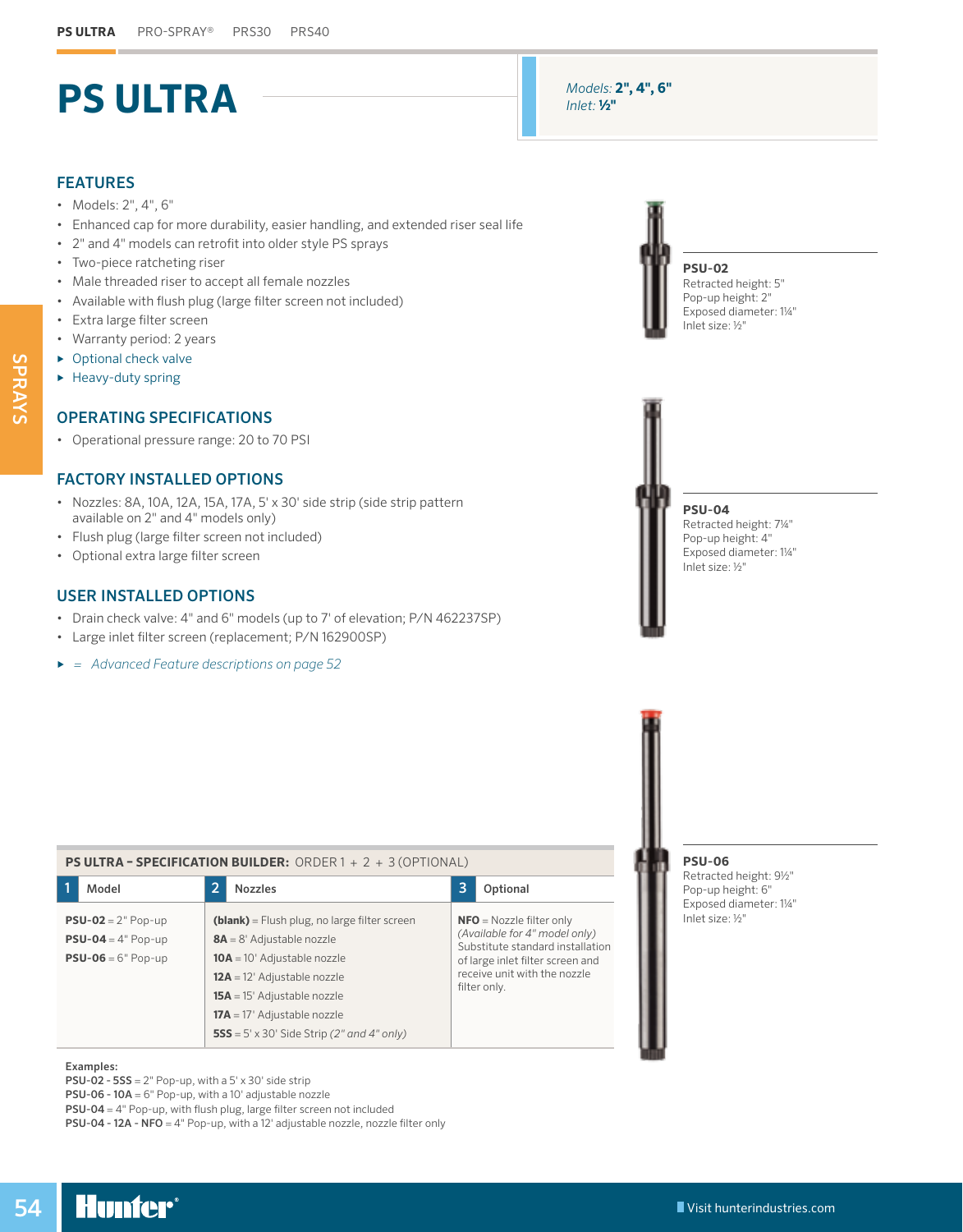**College** 

#### **PS ULTRA STANDARD NOZZLES PERFORMANCE DATA**

|              |          | <b>8A</b><br><b>Brown</b> | 8' radius<br>Adjustable from<br>0° to 360°<br>Trajectory: 0° |              |              | <b>10A</b><br>$\bullet$ Red | 10' radius<br>0° to 360°<br>Trajectory: 15° | Adjustable from |              | 12A<br>$\bullet$ Green | 12' radius<br>0° to 360°<br>Trajectory: 28° | Adjustable from |              |
|--------------|----------|---------------------------|--------------------------------------------------------------|--------------|--------------|-----------------------------|---------------------------------------------|-----------------|--------------|------------------------|---------------------------------------------|-----------------|--------------|
| Arc          | Pressure | <b>Radius</b>             | Flow                                                         |              | Precip in/hr | <b>Radius</b>               | Flow                                        | Precip in/hr    |              | Radius                 | Flow                                        |                 | Precip in/hr |
|              | PSI      | ft.                       | <b>GPM</b>                                                   | H            | ▲            | ft.                         | <b>GPM</b>                                  | p.              | ▲            | ft.                    | <b>GPM</b>                                  | <b>STEP</b>     | ▲            |
| $45^{\circ}$ | 20       | $\overline{7}$            | 0.18                                                         | 2.83         | 3.27         | 9                           | 0.20                                        | 1.90            | 2.20         | 11                     | 0.25                                        | 1.59            | 1.84         |
|              | 25       | 8                         | 0.20                                                         | 2.74         | 3.16         | 10                          | 0.23                                        | 1.92            | 2.22         | 12                     | 0.28                                        | 1.60            | 1.85         |
| ₱            | 30       | 8                         | 0.22                                                         | 2.65         | 3.06         | 10                          | 0.25                                        | 1.93            | 2.22         | 12                     | 0.32                                        | 1.68            | 1.95         |
|              | 35       | 9                         | 0.24                                                         | 2.50         | 2.89         | 11                          | 0.28                                        | 1.92            | 2.22         | 13                     | 0.37                                        | 1.80            | 2.08         |
|              | 40       | $\mathcal{G}$             | 0.25                                                         | 2.38         | 2.74         | 11                          | 0.30                                        | 1.88            | 2.17         | 13                     | 0.42                                        | 1.91            | 2.21         |
| $90^\circ$   | 20       | $\overline{7}$            | 0.36                                                         | 2.83         | 3.27         | 9                           | 0.40                                        | 1.90            | 2.20         | 11                     | 0.50                                        | 1.59            | 1.84         |
|              | 25       | 8                         | 0.40                                                         | 2.74         | 3.16         | 10                          | 0.45                                        | 1.92            | 2.22         | 12                     | 0.55                                        | 1.60            | 1.85         |
|              | 30       | 8                         | 0.44                                                         | 2.65         | 3.06         | 10                          | 0.50                                        | 1.93            | 2.22         | 12                     | 0.63                                        | 1.68            | 1.95         |
|              | 35       | 9<br>9                    | 0.47<br>0.50                                                 | 2.50         | 2.89         | 11                          | 0.55                                        | 1.92            | 2.22<br>2.17 | 13<br>13               | 0.73                                        | 1.80            | 2.08<br>2.21 |
|              | 40<br>20 | $\overline{7}$            | 0.48                                                         | 2.38<br>2.83 | 2.74<br>3.27 | 11<br>9                     | 0.59<br>0.53                                | 1.88<br>1.90    | 2.20         | 11                     | 0.84<br>0.67                                | 1.91<br>1.59    | 1.84         |
| $120^\circ$  | 25       | 8                         | 0.53                                                         | 2.74         | 3.16         | 10                          | 0.60                                        | 1.92            | 2.22         | 12                     | 0.73                                        | 1.60            | 1.85         |
|              | 30       | 8                         | 0.59                                                         | 2.65         | 3.06         | 10                          | 0.67                                        | 1.93            | 2.22         | 12                     | 0.84                                        | 1.68            | 1.95         |
|              | 35       | 9                         | 0.63                                                         | 2.50         | 2.89         | 11                          | 0.73                                        | 1.92            | 2.22         | 13                     | 0.97                                        | 1.80            | 2.08         |
|              | 40       | 9                         | 0.67                                                         | 2.38         | 2.74         | 11                          | 0.79                                        | 1.88            | 2.17         | 13                     | 1.12                                        | 1.91            | 2.21         |
|              | 20       | $\overline{7}$            | 0.72                                                         | 2.83         | 3.27         | 9                           | 0.80                                        | 1.90            | 2.20         | 11                     | 1.00                                        | 1.59            | 1.84         |
| 180°         | 25       | 8                         | 0.80                                                         | 2.74         | 3.16         | 10                          | 0.90                                        | 1.92            | 2.22         | 12                     | 1.10                                        | 1.60            | 1.85         |
|              | 30       | 8                         | 0.88                                                         | 2.65         | 3.06         | 10                          | 1.00                                        | 1.93            | 2.22         | 12                     | 1.26                                        | 1.68            | 1.95         |
|              | 35       | 9                         | 0.94                                                         | 2.50         | 2.89         | 11                          | 1.10                                        | 1.92            | 2.22         | 13                     | 1.46                                        | 1.80            | 2.08         |
|              | 40       | 9                         | 1.00                                                         | 2.38         | 2.74         | 11                          | 1.18                                        | 1.88            | 2.17         | 13                     | 1.68                                        | 1.91            | 2.21         |
|              | 20       | $\overline{7}$            | 0.96                                                         | 2.83         | 3.27         | 9                           | 1.07                                        | 1.90            | 2.20         | 11                     | 1.33                                        | 1.59            | 1.84         |
| $240^\circ$  | 25       | 8                         | 1.07                                                         | 2.74         | 3.16         | 10                          | 1.20                                        | 1.92            | 2.22         | 12                     | 1.47                                        | 1.60            | 1.85         |
|              | 30       | 8                         | 1.17                                                         | 2.65         | 3.06         | 10                          | 1.33                                        | 1.93            | 2.22         | 12                     | 1.68                                        | 1.68            | 1.95         |
|              | 35       | $\mathcal{G}$             | 1.25                                                         | 2.50         | 2.89         | 11                          | 1.47                                        | 1.92            | 2.22         | 13                     | 1.95                                        | 1.80            | 2.08         |
|              | 40       | 9                         | 1.33                                                         | 2.38         | 2.74         | 11                          | 1.57                                        | 1.88            | 2.17         | 13                     | 2.24                                        | 1.91            | 2.21         |
|              | 20       | $\overline{7}$            | 1.08                                                         | 2.83         | 3.27         | 9                           | 1.20                                        | 1.90            | 2.20         | 11                     | 1.50                                        | 1.59            | 1.84         |
| $270^\circ$  | 25       | 8                         | 1.20                                                         | 2.74         | 3.16         | 10                          | 1.35                                        | 1.92            | 2.22         | 12                     | 1.65                                        | 1.60            | 1.85         |
|              | 30       | 8                         | 1.32                                                         | 2.65         | 3.06         | 10                          | 1.50                                        | 1.93            | 2.22         | 12                     | 1.89                                        | 1.68            | 1.95         |
|              | 35       | 9                         | 1.41                                                         | 2.50         | 2.89         | 11                          | 1.65                                        | 1.92            | 2.22         | 13                     | 2.19                                        | 1.80            | 2.08         |
|              | 40       | 9                         | 1.50                                                         | 2.38         | 2.74         | 11                          | 1.77                                        | 1.88            | 2.17         | 13                     | 2.52                                        | 1.91            | 2.21         |
| 360°         | 20       | $\overline{7}$            | 1.44                                                         | 2.83         | 3.27         | 9                           | 1.60                                        | 1.90            | 2.20         | 11                     | 2.00                                        | 1.59            | 1.84         |
|              | 25       | 8                         | 1.60                                                         | 2.74         | 3.16         | 10                          | 1.80                                        | 1.92            | 2.22         | 12                     | 2.20                                        | 1.60            | 1.85         |
|              | 30       | 8                         | 1.76                                                         | 2.65         | 3.06         | 10                          | 2.00                                        | 1.93            | 2.22         | 12                     | 2.52                                        | 1.68            | 1.95         |
|              | 35       | $\mathcal{G}$             | 1.88                                                         | 2.50         | 2.89         | 11                          | 2.20                                        | 1.92            | 2.22         | 13                     | 2.92                                        | 1.80            | 2.08         |
|              | 40       | 9                         | 2.00                                                         | 2.38         | 2.74         | 11                          | 2.36                                        | 1.88            | 2.17         | 13                     | 3.36                                        | 1.91            | 2.21         |

Bold = Recommended pressure